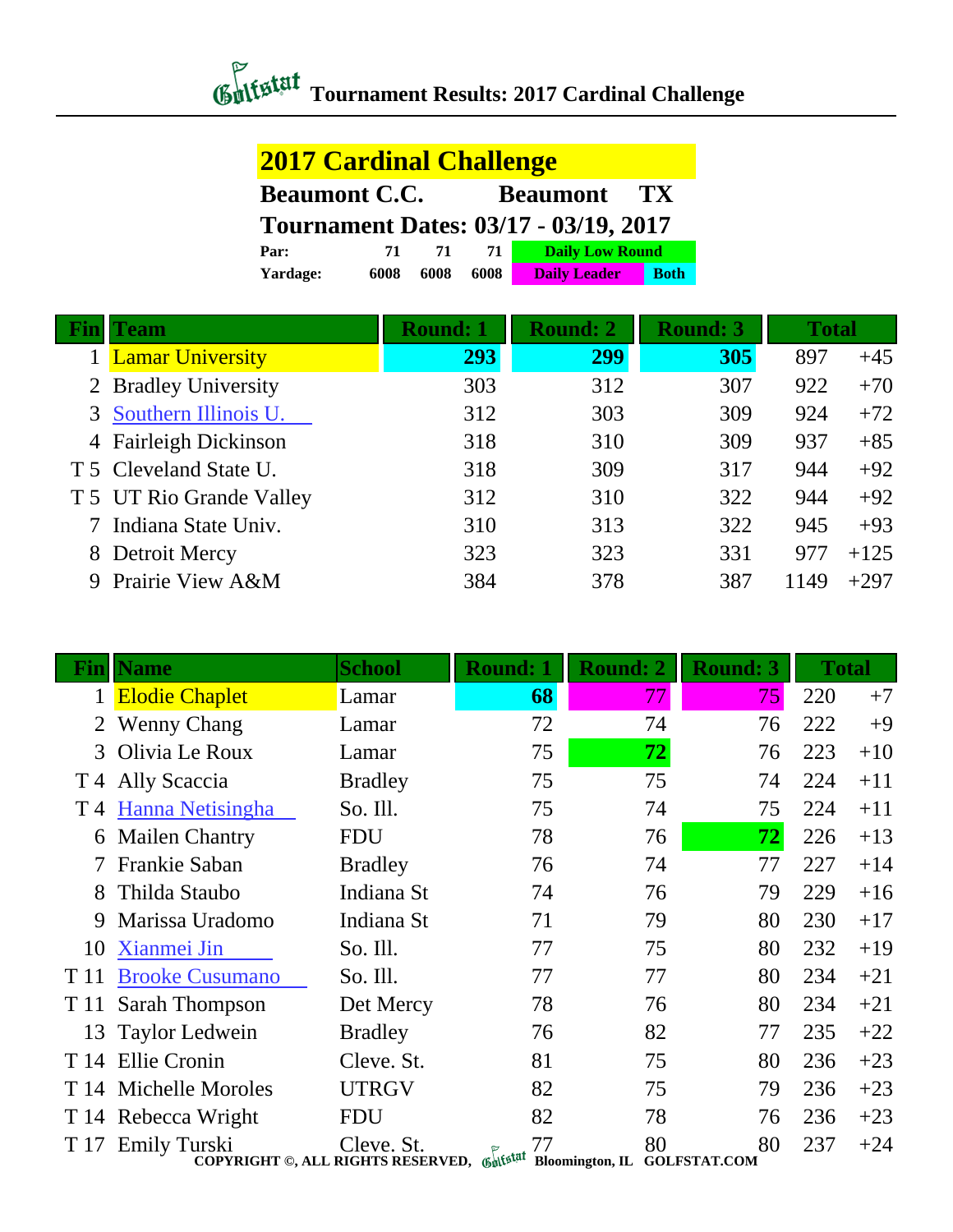## *Contextal* Tournament Results: 2017 Cardinal Challenge

| Fin  | <b>Name</b>              | <b>School</b>  | <b>Round: 1</b> | <b>Round: 2</b> | <b>Round: 3</b> |     | <b>Total</b> |
|------|--------------------------|----------------|-----------------|-----------------|-----------------|-----|--------------|
|      | T 17 Emma Mesta          | <b>UTRGV</b>   | 78              | 76              | 83              | 237 | $+24$        |
| T 17 | Felicia Sauceda          | Lamar          | 78              | 76              | 83              | 237 | $+24$        |
| T 17 | Gabriela Santini         | <b>FDU</b>     | 79              | 75              | 83              | 237 | $+24$        |
| T 17 | Grace Henderson          | <b>Bradley</b> | 76              | 82              | 79              | 237 | $+24$        |
| T 17 | <b>Shweta Mansingh</b>   | <b>UTRGV</b>   | 77              | 80              | 80              | 237 | $+24$        |
| T 17 | Sophie Kelner            | Cleve. St.     | 81              | 78              | 78              | 237 | $+24$        |
| 24   | Alice Ho                 | So. Ill.       | 83              | 81              | 74              | 238 | $+25$        |
| T 25 | <b>Kaylee Neumeister</b> | Cleve. St.     | 84              | 77              | 79              | 240 | $+27$        |
| T 25 | Kura Poko                | Lamar          | 79              | 75              | 86              | 240 | $+27$        |
| T 27 | Sierra Hargens           | Indiana St     | 87              | 76              | 78              | 241 | $+28$        |
| T 27 | Tilda Green              | <b>UTRGV</b>   | 82              | 79              | 80              | 241 | $+28$        |
| 29   | Rayna Oosterhuis         | Cleve. St.     | 79              | 79              | 84              | 242 | $+29$        |
| T 30 | Andra Frappier           | <b>FDU</b>     | 84              | 81              | 78              | 243 | $+30$        |
| T 30 | Erica Kerr               | So. Ill.       | 84              | 77              | 82              | 243 | $+30$        |
| T 30 | <b>Sarah Montone</b>     | Det Mercy      | 81              | 81              | 81              | 243 | $+30$        |
| 33   | Jessica Young            | <b>UTRGV</b>   | 75              | 86              | 83              | 244 | $+31$        |
| T 34 | Ariadna Castro           | <b>FDU</b>     | 79              | 82              | 84              | 245 | $+32$        |
|      | T 34 Geraldine Torrellas | <b>UTRGV</b>   | 80              | 81              | 84              | 245 | $+32$        |
|      | T 36 Brooke Sharpe       | Det Mercy      | 81              | 82              | 83              | 246 | $+33$        |
| T 36 | <b>Chloe Horton</b>      | <b>Bradley</b> | 81              | 81              | 84              | 246 | $+33$        |
| 38   | Maia Jessup              | Lamar          | 84              | 85              | 78              | 247 | $+34$        |
| 39   | <b>Brooke Thompson</b>   | <b>Bradley</b> | 88              | 78              | 83              | 249 | $+36$        |
| 40   | Robyn Blanchard          | Indiana St     | 83              | 82              | 85              | 250 | $+37$        |
|      | 41 Dawn Turner           | Indiana St     | 85              | 83              | 85              | 253 | $+40$        |
|      | 42 Daniela Mendez        | <b>UTRGV</b>   | 90              | 79              | 85              | 254 | $+41$        |
| 43   | Julia Shaw               | Det Mercy      | 83              | 84              | 88              | 255 | $+42$        |
|      | T 44 Alex Jennings       | Indiana St     | 82              | 86              | 92              | 260 | $+47$        |
|      | T 44 Erica Heath         | Det Mercy      | 87              | 86              | 87              | 260 | $+47$        |
|      | 46 Aubiranna Jordan      | <b>PVAMU</b>   | 86              | 83              | 92              | 261 | $+48$        |
| 47   | Gaylahh Reed             | <b>PVAMU</b>   | 88              | 93              | 92              | 273 | $+60$        |
| 48   | Kiani Sheppard           | <b>PVAMU</b>   | 89              | 87              | 101             | 277 | $+64$        |
| 49   | Amber Hill               | <b>PVAMU</b>   | 121             | 115             | 102             |     | $338 + 125$  |
|      | 50 Alexia Rose           | <b>PVAMU</b>   | 135             | 127             | 128             |     | $390 + 177$  |